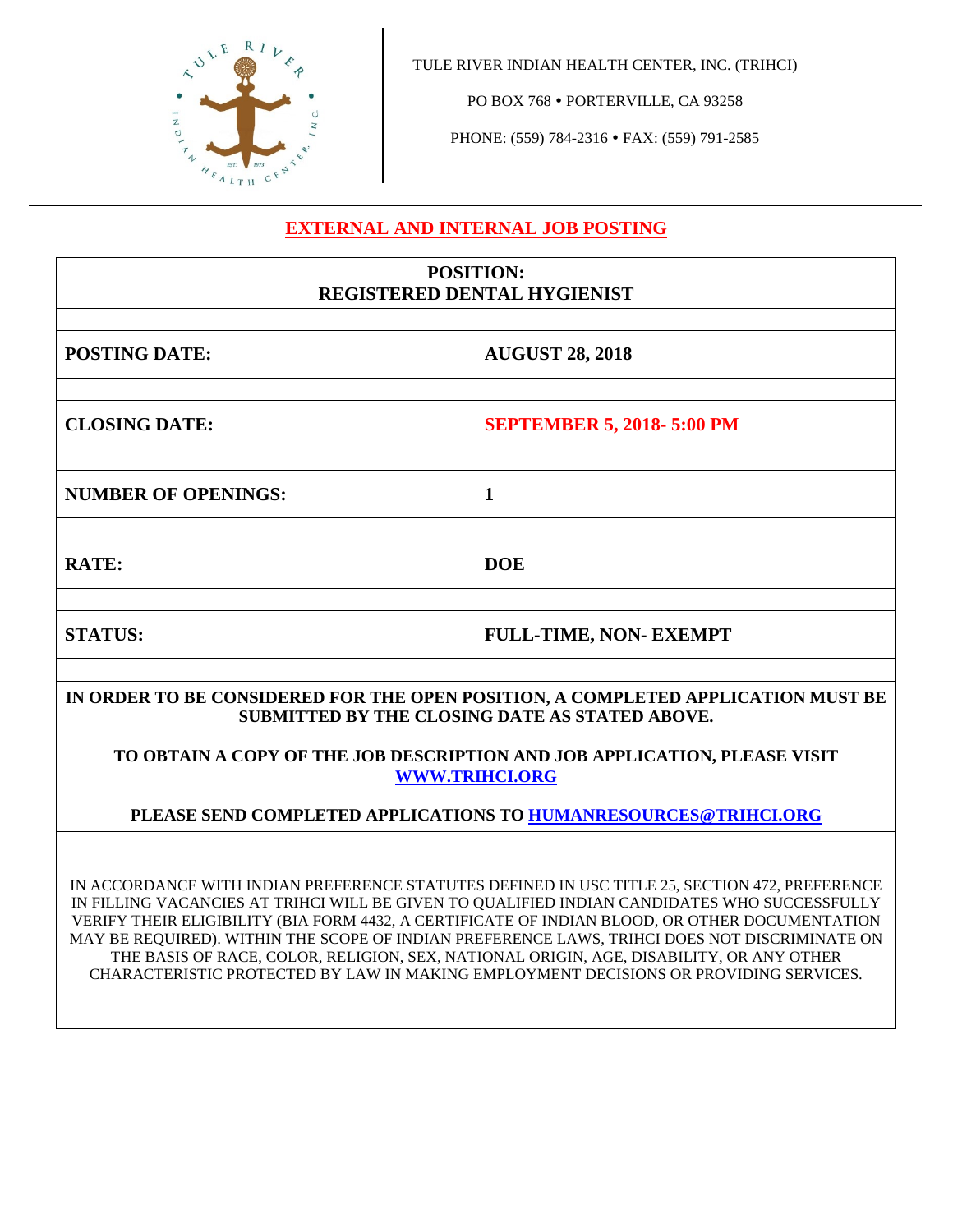

**TULE RIVER INDIAN HEALTH CENTER, INC. (TRIHCI)**

**PO BOX 768 • PORTERVILLE, CALIFORNIA 93258**

**PHONE: (559) 784-2316 • FAX: (559) 791-2585**

## **POSITION DESCRIPTION: REGISTERED DENTAL HYGIENIST**

**FLSA Status**: FT, Non-Exempt **Salary Grade**: DOE **Revised Date**: March 5, 2018 **Board Approval**: July 5, 2018

**Reports To**: Dental Director **Prepared By**: Human Resources

## **POSITION SUMMARY**:

Dental hygiene is the science and practice of the recognition, treatment, and prevention of oral diseases. The Registered Dental Hygienist is a preventive oral health professional who has graduated from an accredited dental hygiene program in an institution of higher education, licensed in dental hygiene who provides educational, clinical, research, administrative, and therapeutic services supporting total health through the promotion of optimal oral health and functions in conjunction with the dentist.

# **ESSENTIAL DUTIES AND RESPONSIBILITIES (WILL INCLUDE BUT NOT BE LIMITED TO)**:

- 1. Provide quality care for our patients according to current Indian Health Service (IHS) guidelines, HIPAA, and OSHA requirements.
- 2. Follow Policy & Procedure, Standard Operating Procedure (SOP) and Employee Handbook.
- 3. Participate in general staff meetings, in-service, and trainings of the Health Center organization.
- 4. Observe existing dental department Policy & Procedure and participate in updating the same.
- 5. Participate in team meetings, peer review, quality assurance (QA), quality improvement (QI), customer satisfaction surveys, and other customer service or department enhancing activities.
- 6. Presentations for daycare children, education center for teens, and elders on occasion.
- 7. Promote the Tule River Indian Health Center Dental department by every ethical means.
- 8. Promote and improve customer service to patients, team members, and guests.
- 9. Promote Third party revenue from patients, grants, or other sources.
- 10. Travel at times for acquiring continuing education or participation in community projects.
- 11. All other duties as assigned.

# **KNOWLEDGE, SKILLS, AND ABILITIES:**

- 1. Essential dental office operations (including planning, organizing, scheduling patients, hygiene and periodontal treatments, relationships with team dentists, third-party revenue generators such as insurance and medi-cal).
- 2. Create a comfortable "dental home" for patients of all ages and ethnic backgrounds.
- 3. Meet or exceed the standard of care outlined by dental department Policy & Procedure, Standard Operating Procedures, IHS guidelines, ADHA (American Dental Hygienist's Association) standards for clinical dental hygiene practice, HIPAA, OSHA, MSDS (material safety data sheet) Hazard Communication, and dental director directives.
- 4. Efficient and effective computer software skills for Microsoft Office and DENTRIX office management.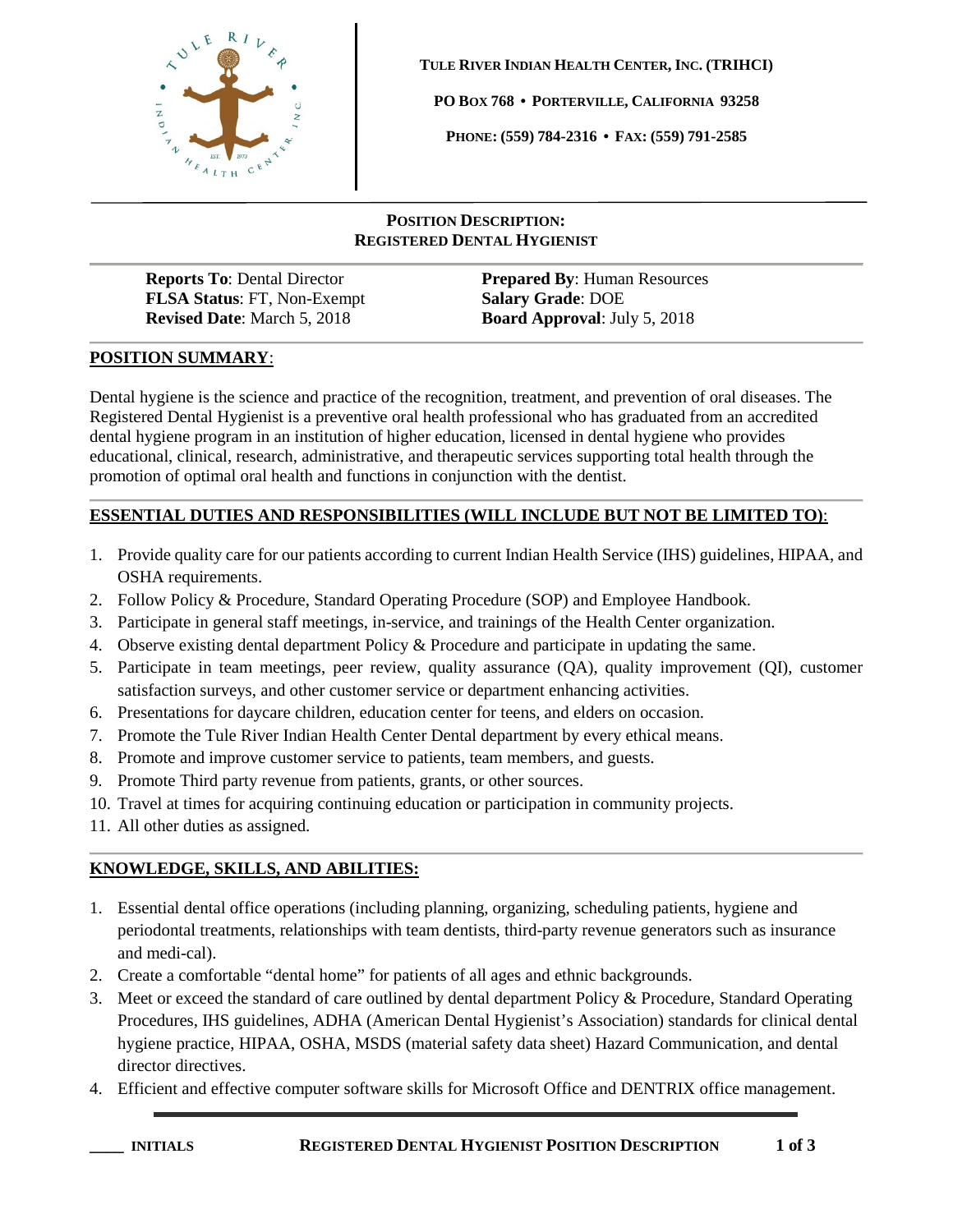- 5. Strong work ethic in establishing and meeting personal goals and objectives in an ethical manner.
- 6. Relate in a positive manner to team members, other employees, patients and guests.
- 7. Manage medical emergencies in the dental office using 911, oxygen, the medical emergency kit and teamwork.
- 8. Assist handling of other emergencies if needed, such as fire, flood, natural disaster, poisoning, rescue efforts with the medical department and/ or other agencies.
- 9. Accept other responsibilities on a temporary basis from time to time as directed by team dentist or dental director.

## **EDUCATION AND/OR EXPERIENCE: (ALL ARE REQUIRED)**

- 1. Successful completion of 2-year certificate program or associate's degree program in dental hygiene from an institution accredited by the Commission on Dental Accreditation.
- 2. Registered Dental Hygiene Degree (RDH) from an American school, or equivalent degree from an acceptable foreign dental school.
- 3. Maintain continuing dental education for successful state license renewal.
- 4. Maintain RDH license and CPR certificate at the BCLS level.

## **QUALIFICATIONS: (ALL ARE REQUIRED)**

- 1. Three (3) positive character references from professional, business, or if needed personal sources.
- 2. Pass pre-employment and random drug & alcohol tests.
- 3. Pass pre-employment physical.
- 4. Pass Background check.
- 5. Lawfully eligible to obtain work in the United States.

## **CERTIFICATES, LICENSES, REGISTRATIONS: (ALL ARE REQUIRED)**

- 1. Diploma or equivalent from an accredited and accepted dental hygiene school.
- 2. Current and unrestricted license to practice dental hygiene, issued by the Dental Hygiene Committee of California (DHCC).
- 3. Current California driver's license and a good driving record.
- 4. Current CPR at the BCLS level.

#### **CONTINGENCIES:**

TRIHCI maintains a drug- and alcohol-free workplace, and all offers of employment are contingent on the successful completion of a criminal background check, a post-offer drug test and physical, and verification of each candidate's right to work in the United States.

Preference in hiring is given to qualified American Indians in accordance with the Indian Preference Act (title 25, U.S. code § 472 & 473). Applicants claiming Indian Preference must submit Indian verification, certified by Tribe of affiliation or other acceptable documentation of Indian heritage.

**Physical Work Environment**: *The description provided here is representative of those conditions in which the Registered Dental Hygienist will be required to perform the essential functions of this position. As stated earlier,*